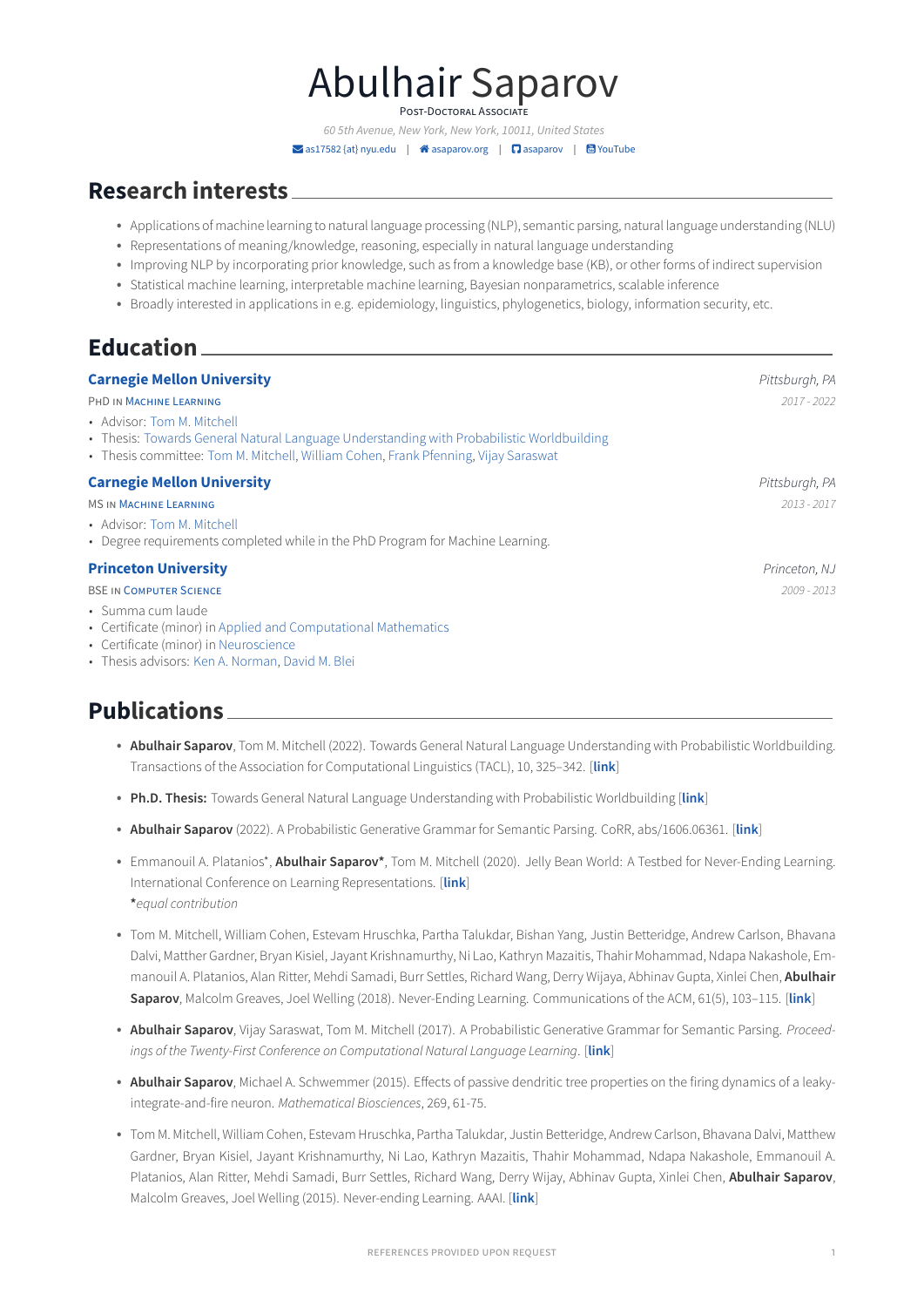• Xiaobai Chen, **Abulhair Saparov**, Bill Pang, and Thomas Funkhouser (2012). Schelling Points on 3D Surface Meshes, ACM Transactions on Graphics (Proc. SIGGRAPH). [**[link](http://gfx.cs.princeton.edu/pubs/Chen_2012_SPO/paper.pdf)**]

### **Experience**

| <b>NYU Center for Data Science</b>                                                                                                                                                                                                                             | New York, NY          |
|----------------------------------------------------------------------------------------------------------------------------------------------------------------------------------------------------------------------------------------------------------------|-----------------------|
| POST-DOCTORAL ASSOCIATE                                                                                                                                                                                                                                        | $2022 -$              |
| • Working on reasoning in NLU and NLP; truthfulness of large language models.<br>• Advisor: He He, Research Group: ML2, CILVR                                                                                                                                  |                       |
| <b>IBM Thomas J. Watson Research Center</b>                                                                                                                                                                                                                    | Yorktown Heights, NY  |
| <b>RESEARCH INTERN</b>                                                                                                                                                                                                                                         | Summer 2016           |
| • Developed grammar induction algorithms to train a semantic parser on a dataset of questions and corresponding logical forms.<br>• Advisor: Vijay Saraswat                                                                                                    |                       |
| <b>The McGraw Center</b>                                                                                                                                                                                                                                       | Princeton, NJ         |
| FRESHMAN SCHOLARS INSTITUTE QUANTLAB TUTOR                                                                                                                                                                                                                     | Summer 2012           |
| • Led group tutoring sessions for incoming Princeton University freshman students coming from schools without access to AP courses.                                                                                                                            |                       |
| <b>Princeton Department of Computer Science</b>                                                                                                                                                                                                                | Princeton, NJ         |
| <b>RESEARCH ASSISTANT</b>                                                                                                                                                                                                                                      | Feb. 2012 - May 2013  |
| • Developed and implemented novel inference algorithms to fit a probabilistic model of latent sources to fMRI brain activity data.<br>· Advisors: Sam Gershman, Ken Norman, David M. Blei                                                                      |                       |
| <b>Princeton Program in Applied and Computational Mathematics</b>                                                                                                                                                                                              | Princeton, NJ         |
| <b>RESEARCH ASSISTANT</b>                                                                                                                                                                                                                                      | Oct. 2011 - May 2013  |
| • Explored and analyzed novel dynamical behavior in the multi-compartment leaky integrate-and-fire model of a neuron.<br>• Advisors: Michael A. Schwemmer, Philip J. Holmes                                                                                    |                       |
| Google                                                                                                                                                                                                                                                         | New York, NY          |
| <b>SOFTWARE ENGINEERING INTERN</b>                                                                                                                                                                                                                             | Summer 2011           |
| • Designed and developed new features for the front-end of the DoubleClick for Publishers advertising platform, collaborating with<br>many different software engineering and product management groups at every stage of the test-driven development process. |                       |
| Re-verb Apparel Co.                                                                                                                                                                                                                                            |                       |
| <b>CHIEF WEB DESIGNER</b>                                                                                                                                                                                                                                      | Nov. 2010 - 2012      |
| • Implemented and helped design the website, including online store, using HTML5 frontend technologies and a Wordpress backend.                                                                                                                                |                       |
| <b>Princeton Department of Computer Science</b>                                                                                                                                                                                                                | Princeton, NJ         |
| <b>RESEARCH ASSISTANT</b>                                                                                                                                                                                                                                      | Jun. 2010 - Jan. 2011 |
| • Designed a novel feature point detection algorithm for 3D surface meshes.<br>• Analyzed large data sets gathered from an online user study to find patterns in human-generated point sets on 3D meshes.<br>• Advisor: Thomas Funkhouser.                     |                       |
|                                                                                                                                                                                                                                                                |                       |

**Teaching**

#### **10-601 Introduction to Machine Learning (graduate course) Parameters and Security Parameters Pittsburgh, PA**

TEACHING ASSISTANT Jan. 2015 - May 2015

- Recorded, edited, and [uploaded lecture videos to YouTube.](https://www.youtube.com/channel/UC3IXpkDpzturFkkvGJ-HeMg/videos)
- Led recitations, created and graded homework assignments/exams, and supervised student groups on final project work.
- Received the Teaching Assistant Award from the Machine Learning Department.

### **10-701/15-781 Introduction to Machine Learning (graduate course) Pittsburgh, PA** Pittsburgh, PA

TEACHING ASSISTANT Sep. 2014 - Dec. 2014

- Recorded, edited, and [uploaded lecture videos to YouTube.](https://www.youtube.com/channel/UC3IXpkDpzturFkkvGJ-HeMg/videos)
- Led recitations, created and graded homework assignments/exams, and supervised student groups on final project work.

## **Honors & Awards**

- 2015 **Teaching Assistant Award**, Machine Learning Department, CMU **Property Account Account Assistant Award**, PA
- 2013 **Honorable Mention**, NSF Graduate Research Fellowship
- 2013 **Best Paper**, Program in Applied and Computational Mathematics, Princeton University Princeton, NJ